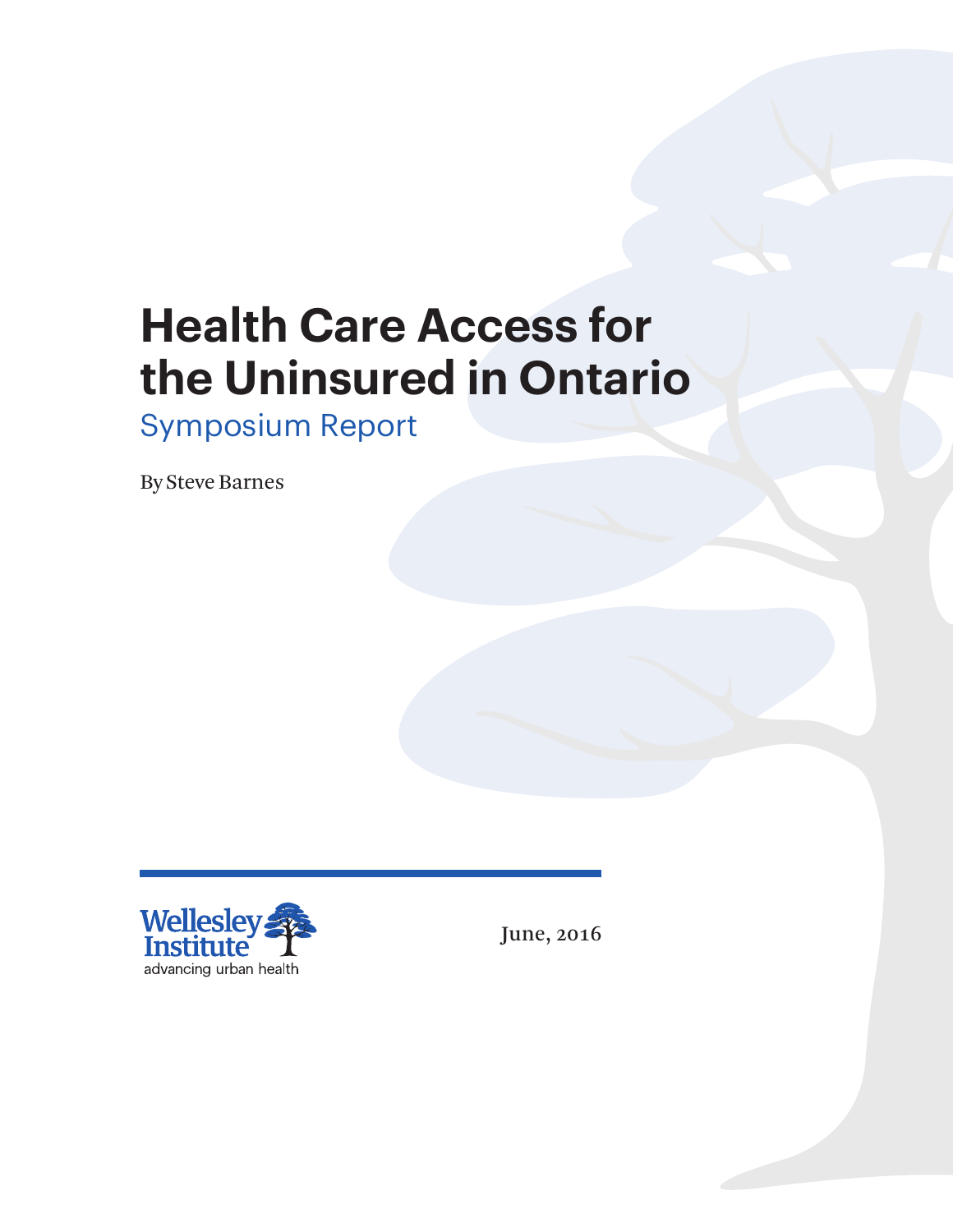Wellesley Institute is a reseach and policy institute that works to improve health and health equity in the GTA through action on the social determinants of health.

10 Alcorn Ave, Suite 300 Toronto, ON, Canada M4V 3B2 416.972.1010 contact@wellesleyinstitute.com

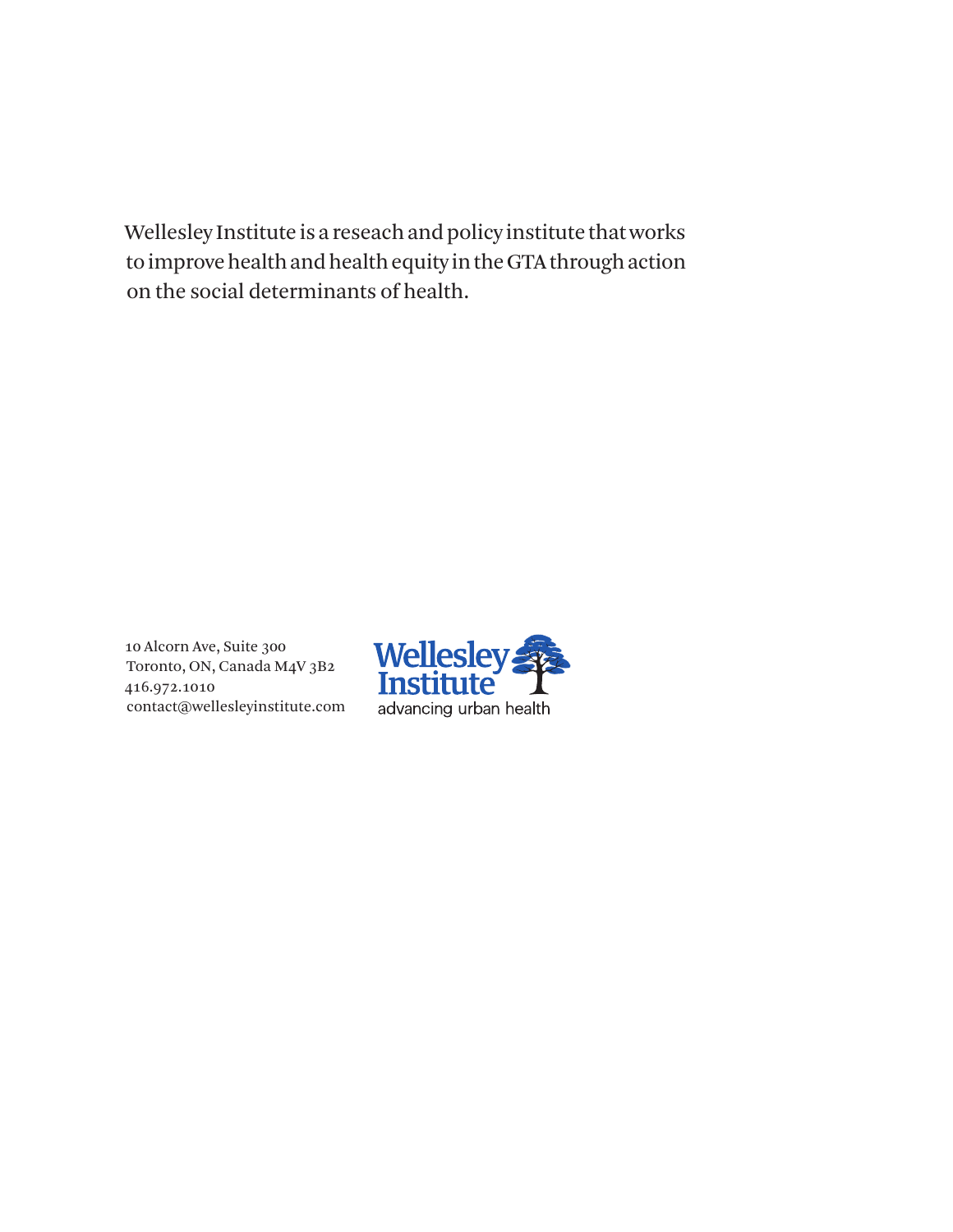## **Introduction**

On February 9th, 2016 the Health Network for Uninsured Clients, in partnership with Wellesley Institute and Women's College Hospital, hosted a day-long symposium on improving access to health care for people who are uninsured in Ontario. The Symposium:

- 1. Showcased research on barriers to health care and opportunities for policy change that have emerged since the Network's last symposium in 2012;
- 2. Shared knowledge and experiences with a new generation of health care providers about how to navigate systems for uninsured clients;
- 3.Bridged connections between researchers/policy makers and service providers to engaging decision makers and organizational leaders to address access to care for uninsured clients; and
- 4.Identified tools and actions to support policy change and changes to practice.

The day was divided into five sections: the context in which we're operating, federal updates, provincial updates, local updates and targeted breakout sessions.

## **Context**

## **Arif Virani, MP for Parkdale-High Park and Parliamentary Secretary to the Minister of Immigration, Refugees and Citizenship**

The day began with opening remarks from MP Arif Virani, Parliamentary Secretary to the Minister of Immigration, Refugees and Citizenship. MP Virani noted that his government is committed to using evidence to inform policy and asked Symposium participants to ensure that evidence on uninsured populations is shared with the federal government.

MP Virani spoke about the government's commitment to settle 25,000 Syrian refugees and how proud he is of how Canadians have sponsored so many families to settle here. Health outcomes for refugees are contingent upon a success immigration process. In that vein, family sponsorship and 'family link' programs have been established. MP Virani confirmed the government's intention to reinstate the Interim Federal Health Program that was significantly cut under the previous government, a move that has since occurred.

MP Virani ended by urging participants to use "all Canadians" framing in our work to improve access to care. We have an obligation to care for all members of our society regardless of what immigration category they arrived through and we are all Canadians.

#### **Keynote Address: Debbie Douglas, Executive Director, Ontario Council of Agencies Serving Immigrants**

Ms. Douglas began with framing health as a universal right. Canada is a signatory to UN conventions and international treaties that affirm that health is a human right. This is the cornerstone of improving access to care for people who are uninsured. In Canada, nobody should lack access to health care services.

Despite this, there are major issues regarding access to health care in Ontario. The uninsured are a large heterogeneous group and there are many reasons for non-insured status, including people in the OHIP three month wait period, temporary foreign workers, international students and people who are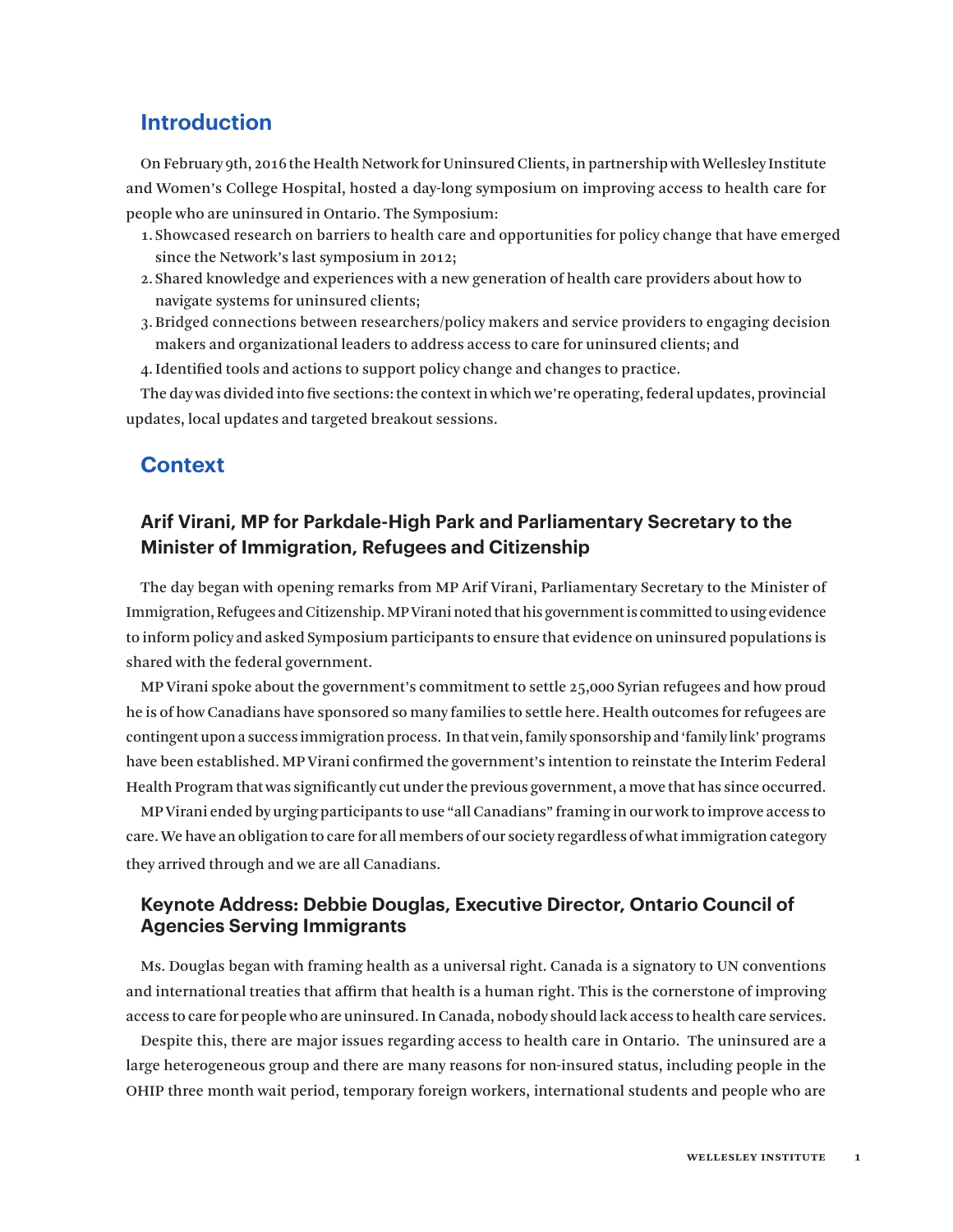undocumented. The number of uninsured people in Canada is estimated to be between 200,000 and 500,000, and many are in Toronto because of pull factors like employment. The number is believed to be increasing and there is a need for new avenues for permanent residency. Refugees have a hard time completing the process of becoming permanent refugees because of the complex system. Immigrants also face many barriers to good health when they arrive in Ontario, including:

- • Low income and few services (child care subsidies, etc.).
- • Underground employment in poor and unsafe working conditions. They are also more at risk of workplace explotation and abuse, including having their wages withheld.
- High stress levels as a result of settlement issues.
- • Many immigrants purchase private insurance but it's expensive. Many times they cannot afford tests and are cautious about seeking health care at hospitals becuase they have heard stories about huge hospital bills.
- • Many health conditions that immigrants come with are not diagnosed or detected (i.e. HIV or TB) because they do not seek out health care or denied care.

Immigrants also face specific health care challenges:

- • Finding health care that is culturally sensitive.
- • Women and girls are most vulnerable, especially those who are trafficked.
- • Many health conditions that immigrants come with are not diagnosed or detected (i.e. HIV or TB) because they do not seek out health care or are denied care.
- • Aging population who are uninsured and have been living here for a long time are vulnerable.

| <b>Barrier</b>                              | <b>Impact</b>                                                                                                                       |
|---------------------------------------------|-------------------------------------------------------------------------------------------------------------------------------------|
| OHIP three month wait period                | Many cannot afford private insurance or<br>may be unaware that they are not covered<br>when they arrive in Ontario                  |
|                                             | Delay seeking health care with worse<br>outcomes and more costly care required as<br>a result                                       |
| Interim Federal Health Program              | Confusion about eligibility following 2012<br><b>IFH</b> cuts                                                                       |
|                                             | Confusion about the coverage provided by<br>Ontario to cover the gap left by federal cuts                                           |
| Front desk workers at clinics and hospitals | Informal gatekeepers but lack of<br>knowledge about protocols for uninsured<br>clients can lead to inappropriate refusal of<br>care |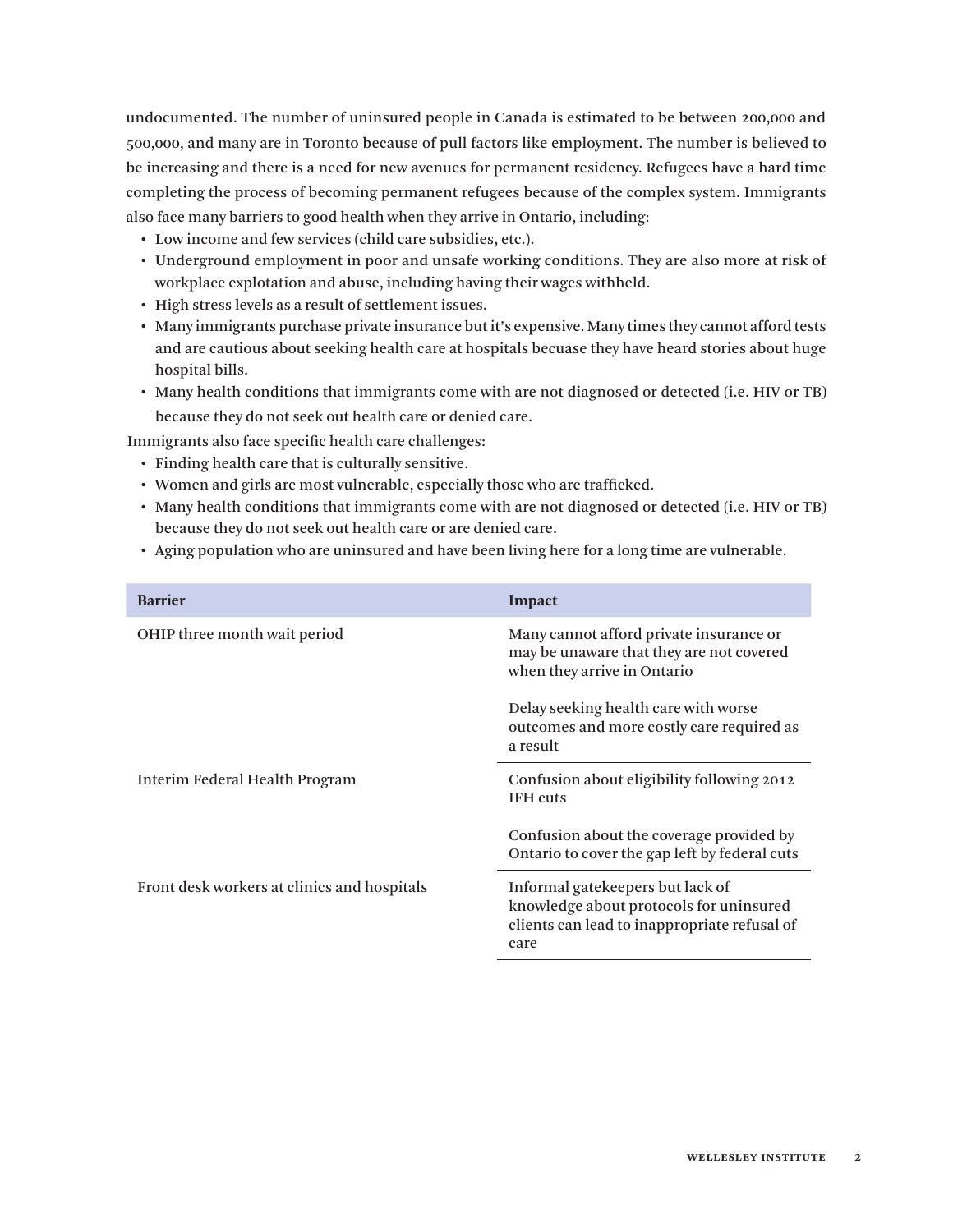Goals:

- 1. Full reinstatement of IFH coverage
- 2.Comprehensive immigration and refugee reforms
	- Particularly in family sponsorship
	- Make people permanent status (status regularisation)
	- Elimination of transportation loans for refugees
- 3.Elimination of OHIP three month wait
- 4.Province-wide "access without fear" policy

## **How People Become Uninsured: Michaela Hynie Associate Professor, York University; Associate Director, York Institute for Health Research**

Dr. Hynie described the multiple pathways through which people may become uninsured.

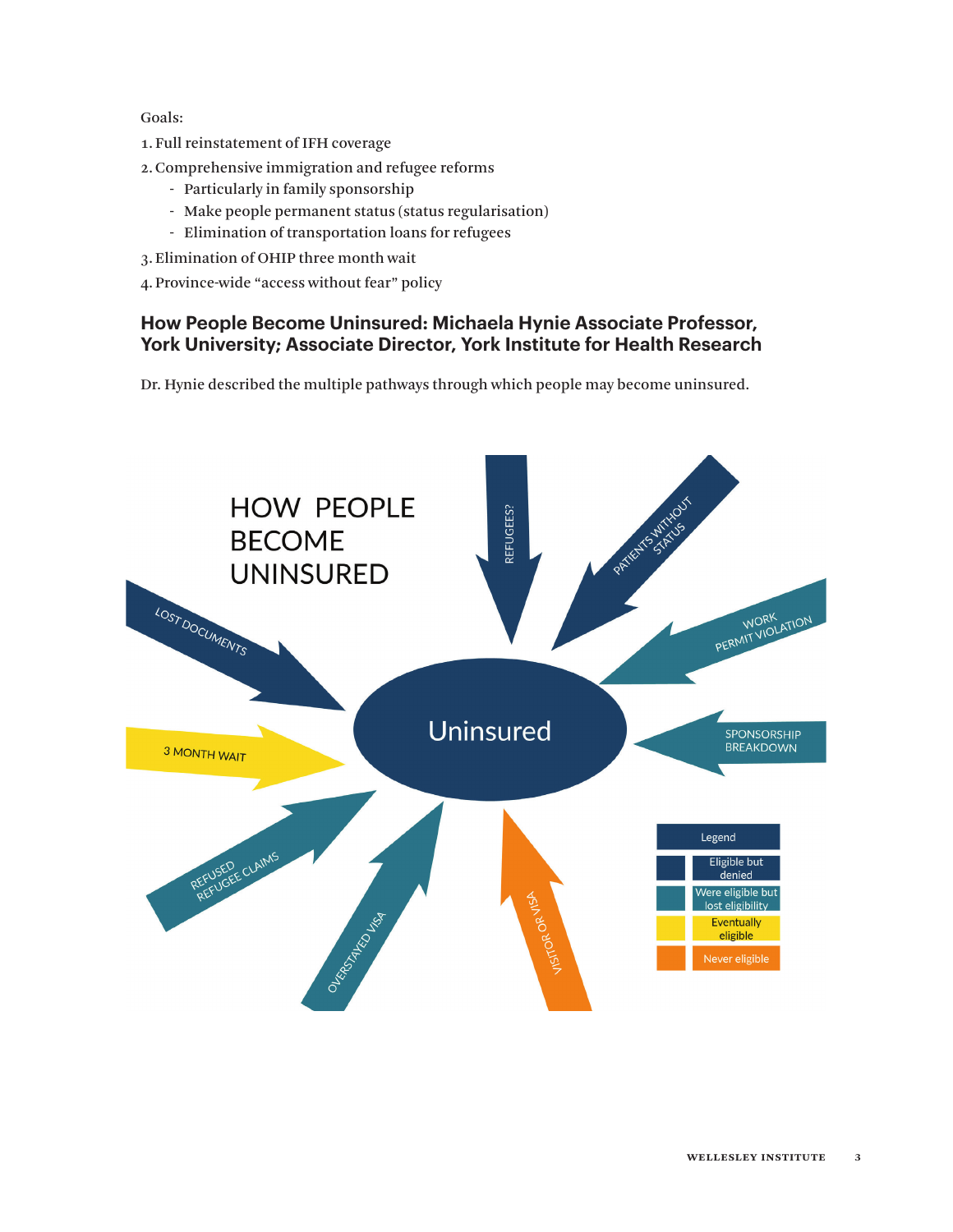Dr. Hynie also showed uninsured visits to hospital emergency rooms by LHIN from 2002-2011. The vast majority of ER visits occurred in the five LHINs that cover the GTA, with the Champlain LHIN that covers the Ottawa region also having higher rates. Dr Hynie articulated how being uninsured is linked to migration, vulnerability and precariousness and that those who are treated as uninsured (regardless of their actual insurance status) are among the most vulnerable populations in our communities.

## **How the immigration system works in Canada and how people become Uninsured: Andrea Bobadilla, PhD Candidate at University of Western Ontario and member of OHIP for All**

Across all immigration programs there are prominent governance trends:

- • Increase in privatization of migration programs, increased power to employers.
- • Externalization: increased stratification of migrant categories with differing requirements for some groups.
- • Paternalization: fulfillment of work requirements (especially for Temporary Foreign Workers).
- • A move away from permanent toward temporary status. Since 2007 Canada has admitted 250,000 permanent versus 500,000 temporary residents.
- • Conditional permanent residency was introduced in 2012. In this situation a sponsored spouse has to stay in relationship for two years. This is problematic for women who experience abusive relationships.
- • The express entry category was introduced for skilled workers at the beginning of 2015. Connected employers with applicants who could be invited to apply. The goal to admit 186,000 skilled workers was not met.
- • The establishment of Designated Countries of Origin ('safe countries') category for refugee claimants led to a 75 percent negative claim rate.
- • Temporary Foreign Workers face employer mediated access to care. A policy introduced in 2015 means that no TFW can work in Canada for more than four years. TFWs must stay out of Canada for

four years before applying to come back again. This creates instability and may affect mental health.

## **Federal Issues Panel**

## **Impact of Cuts to IFH Coverage and Where to from Here?: Sideeka Narayan, Nurse Manager, Health with Dignity Program at Access Alliance Multicultural Health and Community Services**

Cuts to the Interim Federal Health Program have been one of the most significant challenges for people without insurance in recent years. Reviewing the IFH changes is important for where we see ourselves going now that the federal government has committed to reinstate the program.

In June 2012 the previous federal government made cuts to IFH that denied basic care to many groups and created different categories of refugees who receive very different levels of care (e.g. refugees from countries that were considered 'safe' only received public health coverage).

Health care providers saw the impacts of the IFH cuts immediately. Access Alliance dealt with inequitable access to health care, confusion and anxiety for refugees, confusion among health providers about who was eligible and people left without the ability to pay for health care services. The IFH changes were opaque and poorly communicated. Bureaucratic complexity trumped patient centred care. One of the unforeseen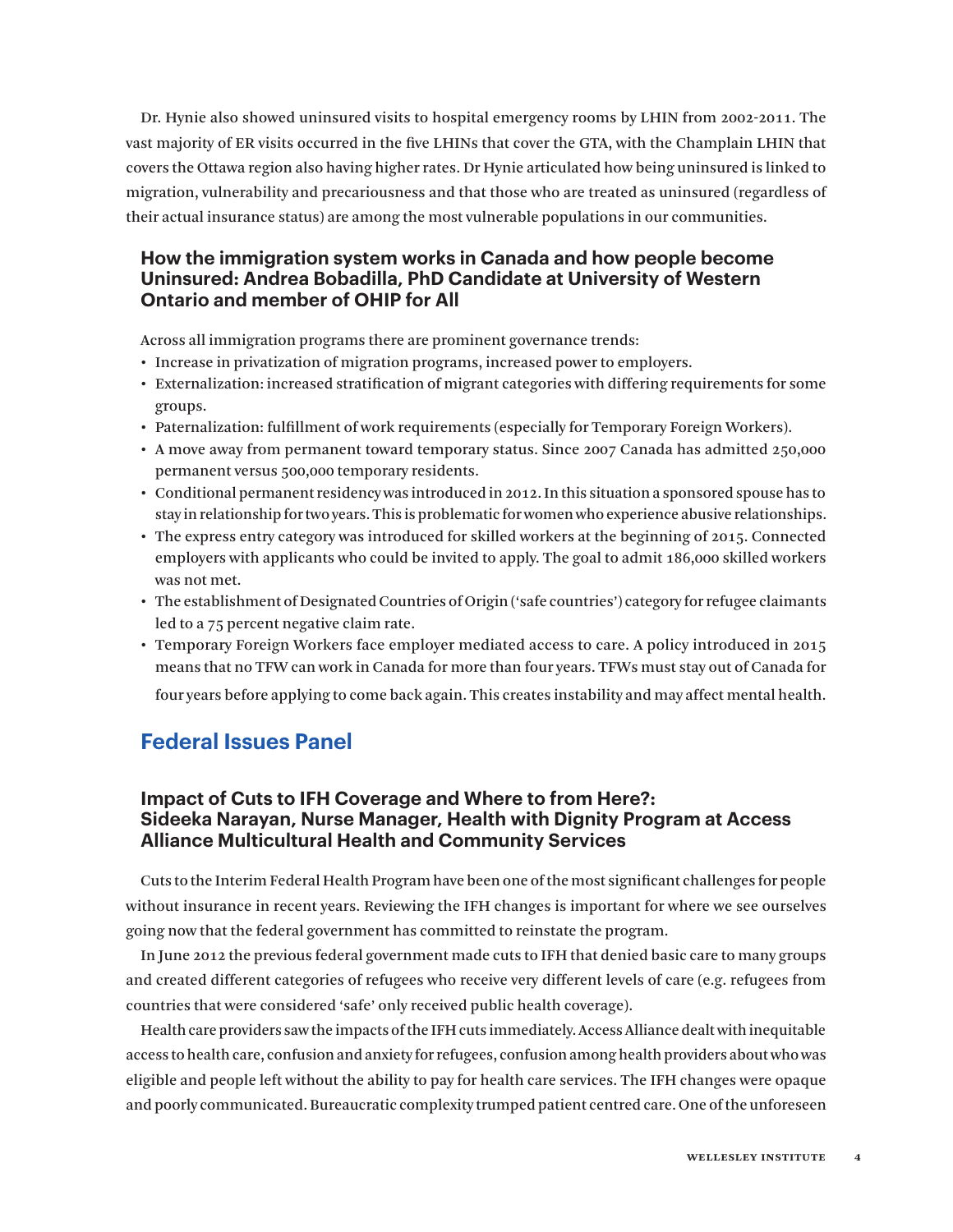impacts of the IFH cuts was that some health care providers were hesitant to treat refugee clients due to confusion about eligibility and ability to bill for their services.

Following the IFH cuts there was a large and swift health sector response. Advocacy was led by Canadian Doctors for Refugee Care and a legal challenge, which was ultimately successful, asked the Federal Court to declare the cuts unconstitutional. In face of opposition the federal government reversed some aspects of cuts but also added additional tier of complexity to already complex program. Access to medication was restored to pregnant women and children but not all refugee claimants unless there was a public health concern.

A large research study was undertaken by UofT and McGill about accessibility and the costs of the IFH cuts. The study is ongoing but findings to date show poorer health outcomes after IFH cuts. For example, increased admission rates at Sick Kids Hospital suggest that children were arriving at hospitals later and less healthy than prior to the cuts.

The new federal government dropped Harper government's appeal of Federal Court of Canada decision declaring cuts "cruel and unusual." IFH has been reinstated for Syrian refugees and the health sector is mobilizing to respond to GARs and PSRs with supportive political climate.

Even with the cuts being reversed there is more work to do. At the health care practice level there is still misunderstanding and confusion regarding IFH eligibility, especially among hospital providers. Next steps for improving refugee health care include:

- • All refugees and claimants who are eligible for IFH must receive care to which they are entitled to when they are living in Canada
- • Public education campaign to help ensure providers understands coverage is reinstated
- • User friendly IFH system to eliminate steps and complications for providers to address refusals
- • The federal government looking for opportunities to streamline billing process to ensure caring for refugees is no more complex than billing for OHIP clients

## **Health Equity and Access to Health Care in the Canada Health Accords: Scott Wolfe, Executive Director, Canadian Association of Community Health Centres**

The federal government has committed to establishing a new Health Accord to replace the agreement that expired in 2014. The previous federal government took a hands off role in health care, preferring instead to simply provide transfer funds and allowing provinces to determine how to spend their health care dollars. In 2011 the Harper government announced a unilateral health care funding agreement where the federal government signaled they were out of business of health and cut equalization funding which resulted in frozen or low increase health care budgets across the country. The lack of conditions attached to funding has contributed to health care system differences across the country. The new federal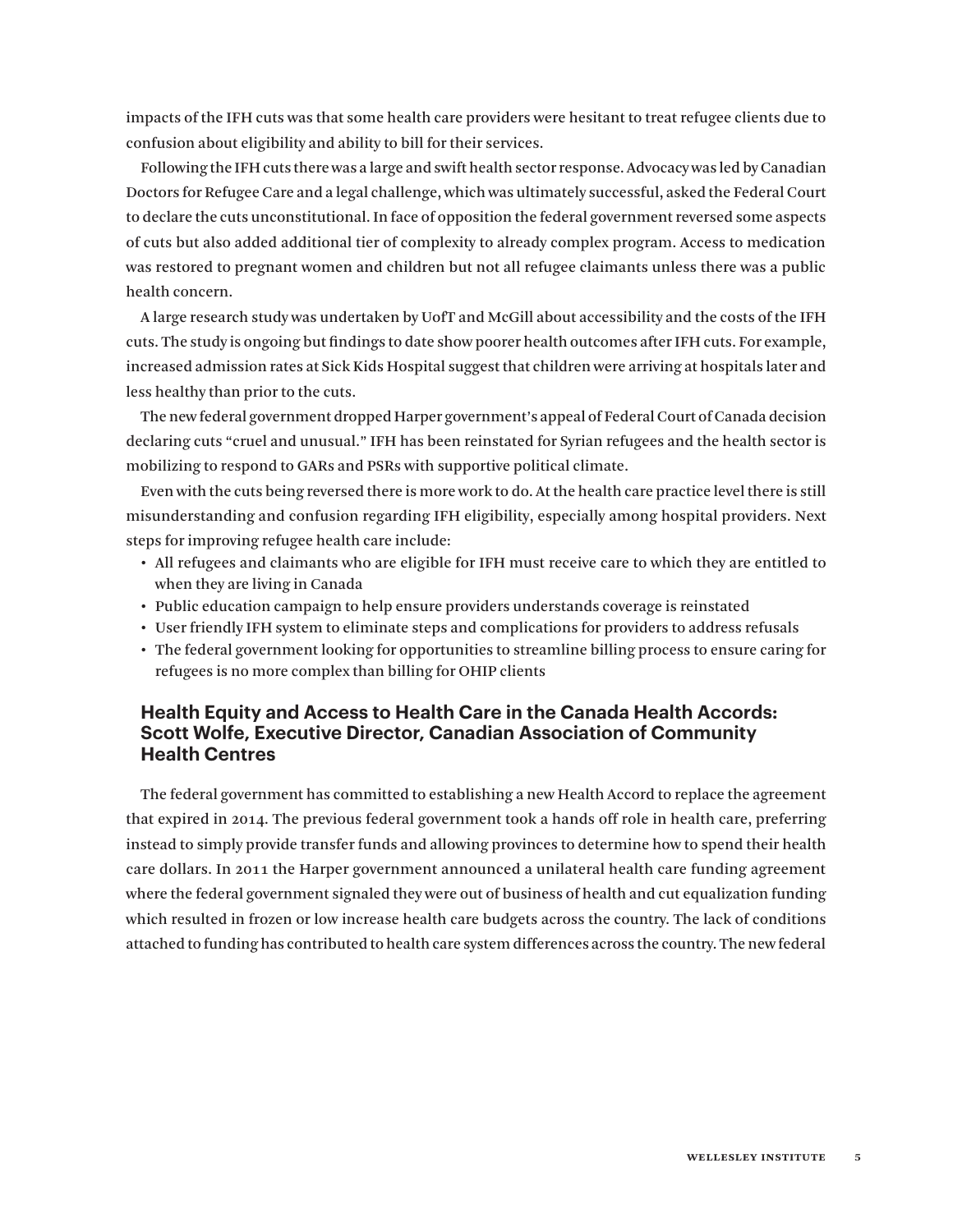government appears ready to take a stronger leadership role in health care. Mandate letters signaled openness to activist role and strings attached health funding for provinces.

The governing approach of the new federal government has four key components:

- Reintroduce federal activism and "strings" (conditional funding)
- • Rebuild culture of cooperative federalism (federal government working with provincial governments)
- • Restore evidence base and good will of public service
- • Rebuild public confidence
	- federal government is taking prudent and practical approach after years of harmful government practices contributed to public cynicism
	- federal government looking for early wins to increase public confidence

Federal action in next couple of years will be closely tied to mandate letter priorities. We need to look at these letters closely, identify levers, and use them as portal to craft advocacy strategies and messages. The shape of the new Health Accord is not yet clear, but some possibilities include:

- Short term "mini accord" beginning Summer 2016
- • Modest deliverables within current government's mandate
- • Agreement on a few common priorities
- Agreement on the federal funding share
- • Long-term funding agreement (in mandate letter but now in context of budget deficit, this may be pushed aside)

The Minister of Health's mandate letter gives some clues about what to expect. The Health Accord will be a multi year accord and long term funding agreement to:

- Improve home care services (\$3B, new investments)
- • Advance pan-Canadian collaboration on health innovation (largely health technologies)
- • Increase efficiency and improve outcomes important language to use to advance our messages re: access for uninsured
- • Improved access to necessary prescription medications. The focus is on bulk purchasing; possibility of a national formulary. This is a good start but far from national PharmaCare
- Make high quality mental health services more available.

## **Federal Panel Respondent: Dr. Yogendra Shakya, Senior Research Scientist, Access Alliance Multicultural Health and Community Services and Assistant Professor at Dalla Lana School of Public Health**

Dr. Shakya began by commenting on how IFH cuts and policy claw-backs are stark reminder of the incompleteness of our Canadian democracy. We lack of checks and balances and there is a need to take action on this. Challenging IFH through the federal court was ultimately effective but we need stronger democratic processes that will insert citizens into policy making and government decisions earlier rather than responding to inequitable and harmful policy and legislative changes. This is a reminder of importance of civil society and advocacy to play role of checks and balances. We need to grow this and support advocacy.

With the change of federal government we have an opportunity to build on successes and continue our advocacy work. There is a role for federal government in health care that goes beyond even a new and stronger Health Accord. The federal government needs to set national standards and provide health care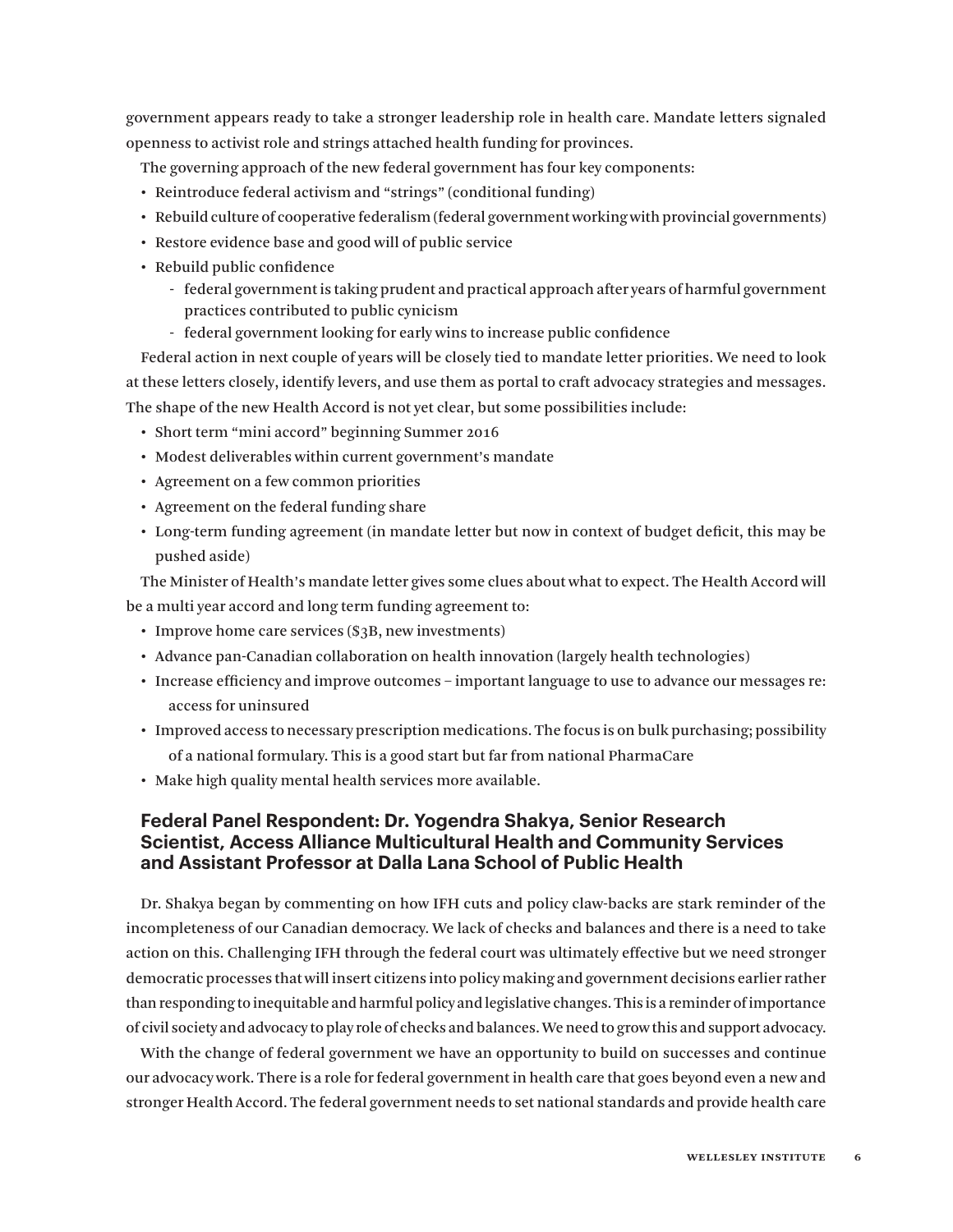coverage to people who are not insured under provincial plans. We need to review the IFH program and strengthen it so that it provides universal coverage for those without provincial coverage. Alongside this, there is a need for institutional solutions to address IFH gaps and challenges and reduce denial of care.

## **Provincial Issues Panel**

## **How the Association of Ontario Midwives advocated for uninsured populations: Juana Berinstein, Director, Policy and Communications, Association of Ontario Midwives**

Juana Berinstein shared recent initiatives undertaken by Ontario's midwives to improve access to care for uninsured midwifery clients. Midwives in Ontario are a funded program of the Ministry of Health and Long-Term Care, and their services are not tied to OHIP. This means that people without insurance have been able to access midwifery care at no cost since midwifery was first regulated in 1994. However, uninsured midwifery clients were required to pay out of pocket for any services outside of midwifery care they needed during pregnancy, including lab tests and ultrasounds, and physician consultation fees, if applicable. This led to pregnant clients forgoing or delaying care and created avoidable health risks for mothers and babies.

The initial solution to increasing access to midwifery care for non-insured clients was to partner with CHCs, who were funded to provide care to uninsured populations. When midwifery clients were rostered to a CHC, they were able to access the CHC's uninsured funding to cover services outside of midwifery care such as lab test and physician consultations. This left a major gap however, since not all clients were eligible to be rostered at a CHC and CHC uninsured funds were limited.

The Association of Ontario Midwives made improving access to these services part of their bargaining position during midwives' 2014 contract negotiations with the Ministry of Health and Long-Term Care. AOM used empirical evidence on the health risks of poor prenatal care and a costing analysis of done by Manavi Handa, RM about the average costs of physician consultations/transfer and lab services for uninsured midwifery clients to make the case to the government that providing funding for uninsured midwifery clients to access lab tests and physician consultations would be both financially feasible, and would lead to significant health benefits for parent and child.

As a result of this advocacy, midwifery clients now have access to funding to cover the cost of services outside of midwifery care, including physician consultations and transfers of care, lab tests, ultrasounds, and diagnostics, but excluding hospital facility fees. . This was a major step forward for improving access to prenatal care for uninsured clients.

## **What can Ontario do to ensure excellent care for all?: Dr. Ritika Goel, Family Physician and Organizer, OHIP for All Campaign**

Dr. Goel began by noting that uninsured people experience illnesses just like the rest of us. In Ontario there have been many cases where uninsured clients were left with huge health care bills and experienced morbidity/mortality as a result of being denied/delayed care. One Nigerian woman was charged a large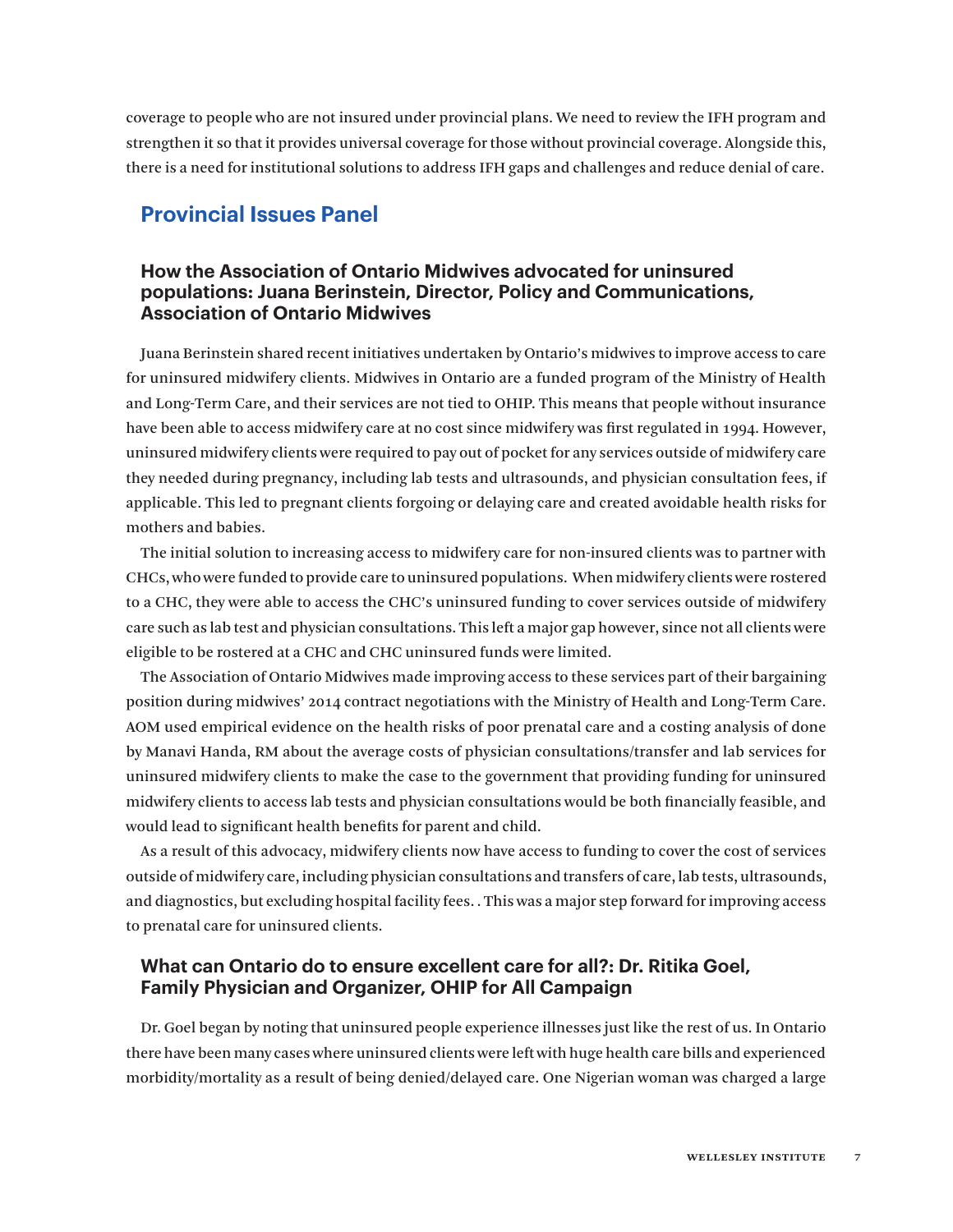hospital bill and denied private health insurance because she was pregnant. Another Jamaican man died to colon cancer because he was denied health care. These denials of care are unfair, inequitable and avoidable.

Health care providers see many patients who present for care but cannot pay and leave before receiving treatment. These cases happen at every point in the health care system. The Canada Health Act states that people should not be denied emergency care but this happens. Sometimes the denial of care is formal, other times it is informal through hostile receptions in health care institutions and requirements that patients agree to pay the full cost of their care before they are seen. These medical, financial, and ethical costs can be avoided.

Health care providers have a mandate to provide high quality, accessible, and patient centered care. International research (conducted in Spain, France, England, Sweden) has demonstrated costs associated with not receiving immediate care. These costs can be avoided if we provide access to health care for all members of our society. The OHIP for All campaign, which launches in the Spring of 2016, calls for access to care for everyone living in Ontario. This includes eliminating the OHIP three month wait period and providing OHIP to all uninsured people with temporary status, awaiting inland immigration decisions or who are non-status while living in Ontario.

#### **Respondent: Angela Robertson, Executive Director, Queen West – Central Toronto Community Health Centre**

When we talk about developing practices and policies for people who are uninsured, we should think about who we are talking about. We should share the stories of people who live through these issues and we need to humanize the issues. Ms. Robertson identified themes from the provincial issues speakers:

- • The strength of local activism and mobilizing. We need to be relentless in advocating for system level changes. The IHF program successes occurred due to activism on streets, in Ministers officers, in board rooms, and in communities.
- • When talking about issues of uninsured, we need to have a gendered lens and look at differential experiences of different types of people and communities.
- • The existing compensation model for health care providers demands that money has to be paid up front. We need to think more about how compensation creates barriers in access to care for uninsured.
- • Providers have standards of ethics that could be used to drive for the rights of uninsured.
- • At the federal and provincial level, we have many people who are politically progressive and this gives an opportunity to move to "sunny days".
- • At the core, we all want access to health care. Now is the moment for activism and mobilization.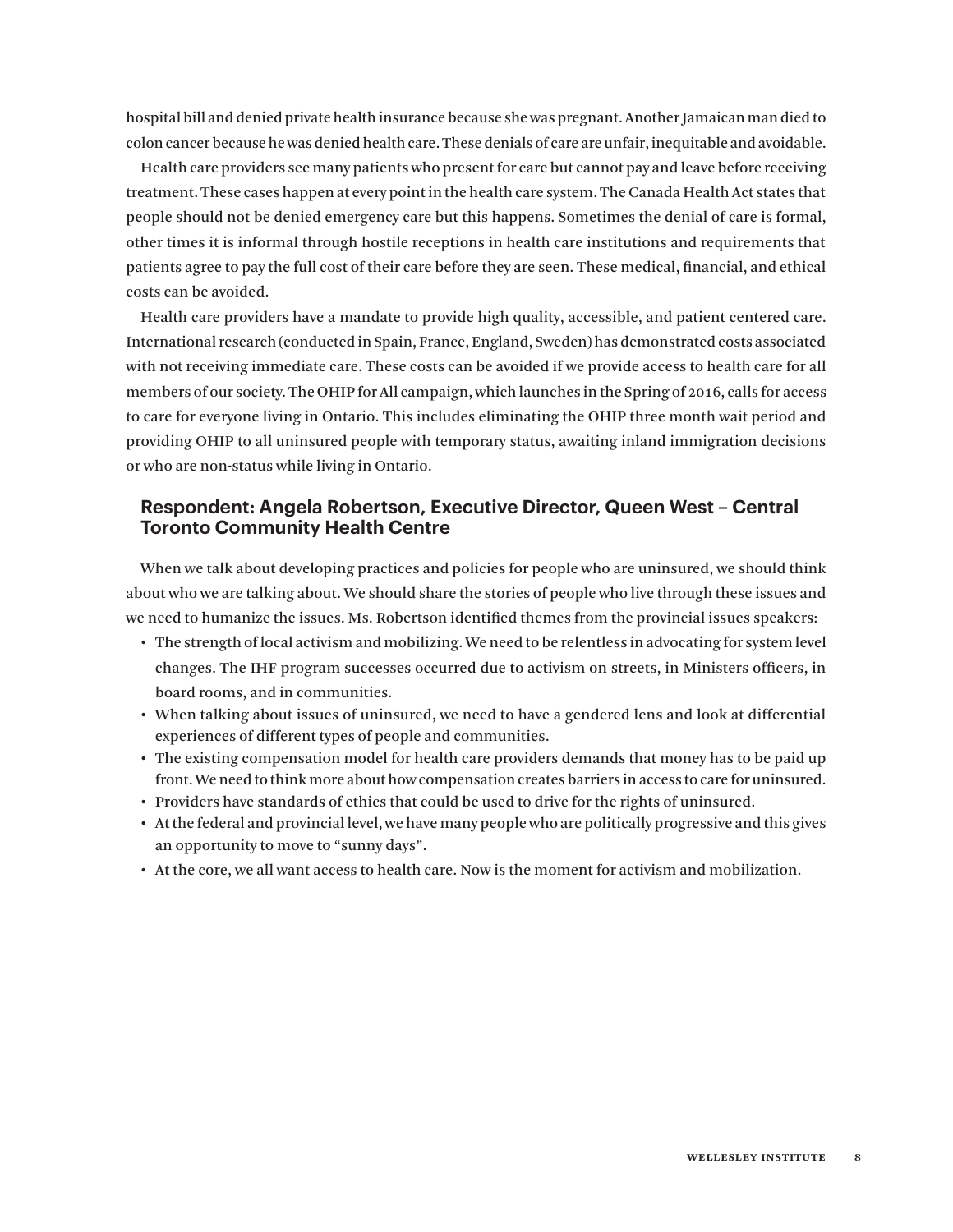## **Local Issues Panel**

#### **From Decision to Implementation: Sanctuary City: Denise Andrea Campbell, Director of Social Policy, Analysis, and Research; City of Toronto**

In 2014 Toronto City Council adopted a Sanctuary City policy. The policy goal was access to city services without fear for all residents in Toronto. This policy was built off the advocacy of people and groups outside government.

The City of Toronto establishing a sanctuary city was a major undertaking. It is estimated that 50 percent of undocumented Canadians live in Toronto, so providing services to this population is a major social change and will improve the lives of many residents. People without status are working and contributing but were not getting access to the benefits that are gained by contributing. The City believed that this was unfair and there was a duty to correct this inequity.

Implementation of the sanctuary city policy has been challenging for the city. The City of Toronto Act does not require city services to only serve 'citizens' or 'documented' residents. For example, no ID or status documents are required to access recreation services or shelters, although educating staff about when they can ask for ID is important. There are, however, some services where the city is legally required to collect ID when accessing services that are funded by the provincial or federal government, for example, child care and Ontario Works. Ms. Campbell noted that now is an important time for advocates to ask the provincial and federal governments to reconsider what services require asking for documentation.

As part of the implementation of the Sanctuary City policy the city developed a 'Secret Shopper' City Service Audit, now in its third year. This means that the city gets people to attempt to access city services and see if staff follow Sanctuary City policies. The Secret Shopper process has shown that the City is achieving mixed results in implementing the policy. There has been inconsistency among different parts of the city in regards to which questions get asked, if referrals were given and level of respect given to people who identify as undocumented. There is still a lot of work to do to get consistency.

The next big challenge in implementing the Sanctuary City policy is getting the Toronto Police Service on board. Police and border/immigration communication is dangerous for undocumented residents. The first step is to work with police to get consistency on a 2007 "Don't Ask" policy that states that police should not ask about immigration/migration status. This is going to be a large challenge and will require changes to police policies for undocumented residents.

#### **Toronto Central LHIN Work to Improve Access to Care: Cynthia Damba, Senior Planner/Epidemiologist at Toronto Central Local Health Integration Network**

Ms. Damba set out a number of initiatives being undertaken by the Toronto Central LHIN to improve access to health care for people who are uninsured.

The TCLHIN is working with CHCs for marginalised groups including uninsured and undocumented and pushing for equity and access for undocumented. The goal is to ensure that nobody is turned away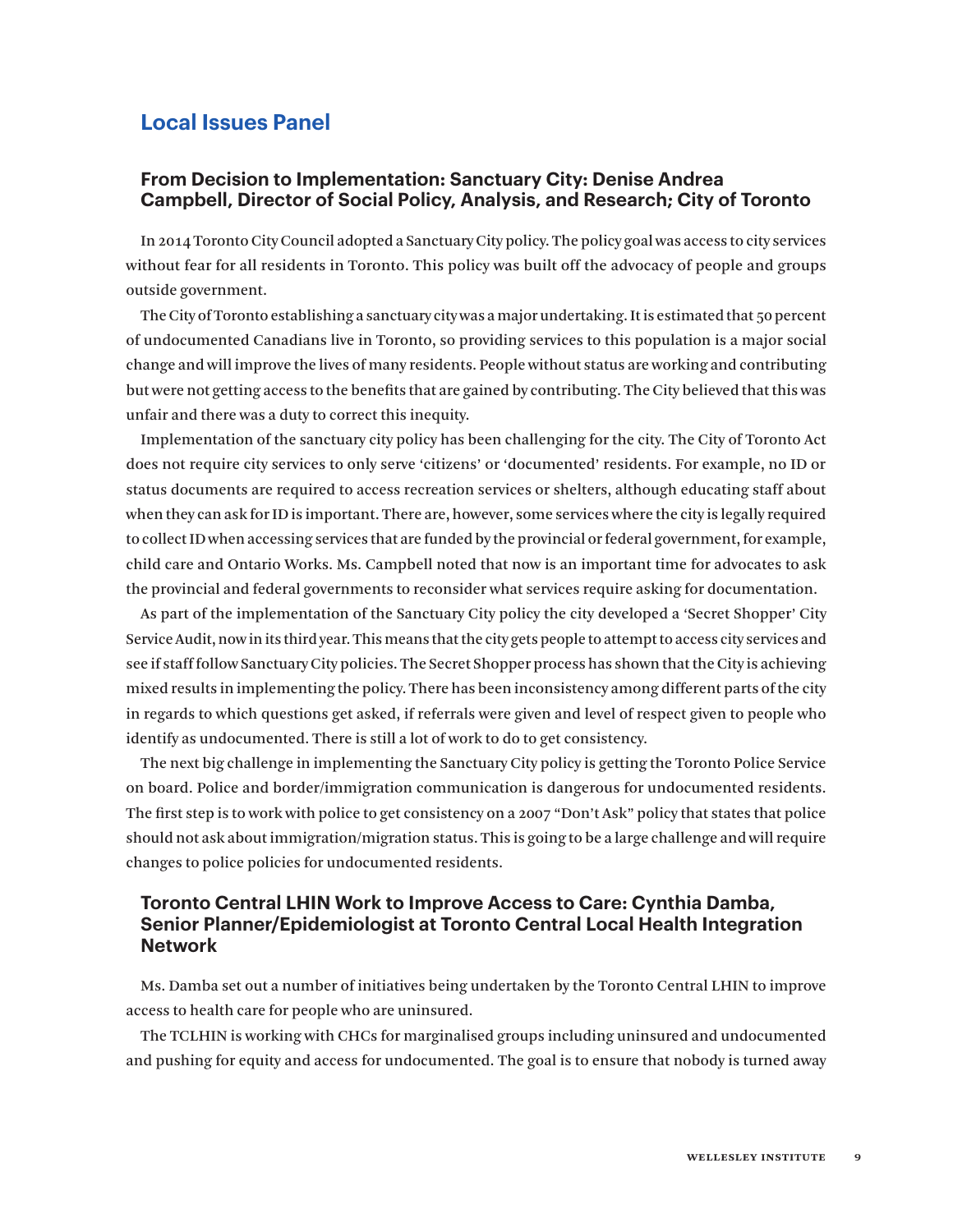from health care services. CHC funding for uninsured clients has been increasing from \$1.5m in 2007 to \$2.3m in 2014.

TC LHIN is also working to improve and standardize the referrals process from CHCs to hospitals. Making standardised referrals will improve efficiency and improve service to clients. For example, uninsured Alternative Level of Care (ALC) patients waiting for Long-Term Care (LTC) referrals can use a large amount of health care services. There are a small number of patients (4 people) with long wait times (collectively 15 years) in this situation within the TCLHIN but ALC is expensive (\$1.1m) with poor economic efficiency (three times the cost of LTC). Improving referrals for uninsured clients can improve efficiency within the health care system as well as improving outcomes for clients.

Equity is the overarching priority in the TCLHIN's next strategic plan. The TCLHIN's planning document includes three pillars:

1.Leadership and cultural change

a.Increasing education for healthcare providers, including cultural competency

2.Better Data

a.Collecting and analysing better data will hopefully lead to better policies

b.Putting in place standardised health equity screening questions

i. Should count the uninsured

ii. Should provide better tracking of disparities and progress

3.Innovation

## **Breakout Sessions**

During the afternoon participants moved into rotating breakout sessions focused on policy, service and access, research and advocacy. Breakout groups answered three questions:

1.What do we have?

2.What do we want to do?

3.What do we need to get there?

A report from the breakout sessions is attached to this report.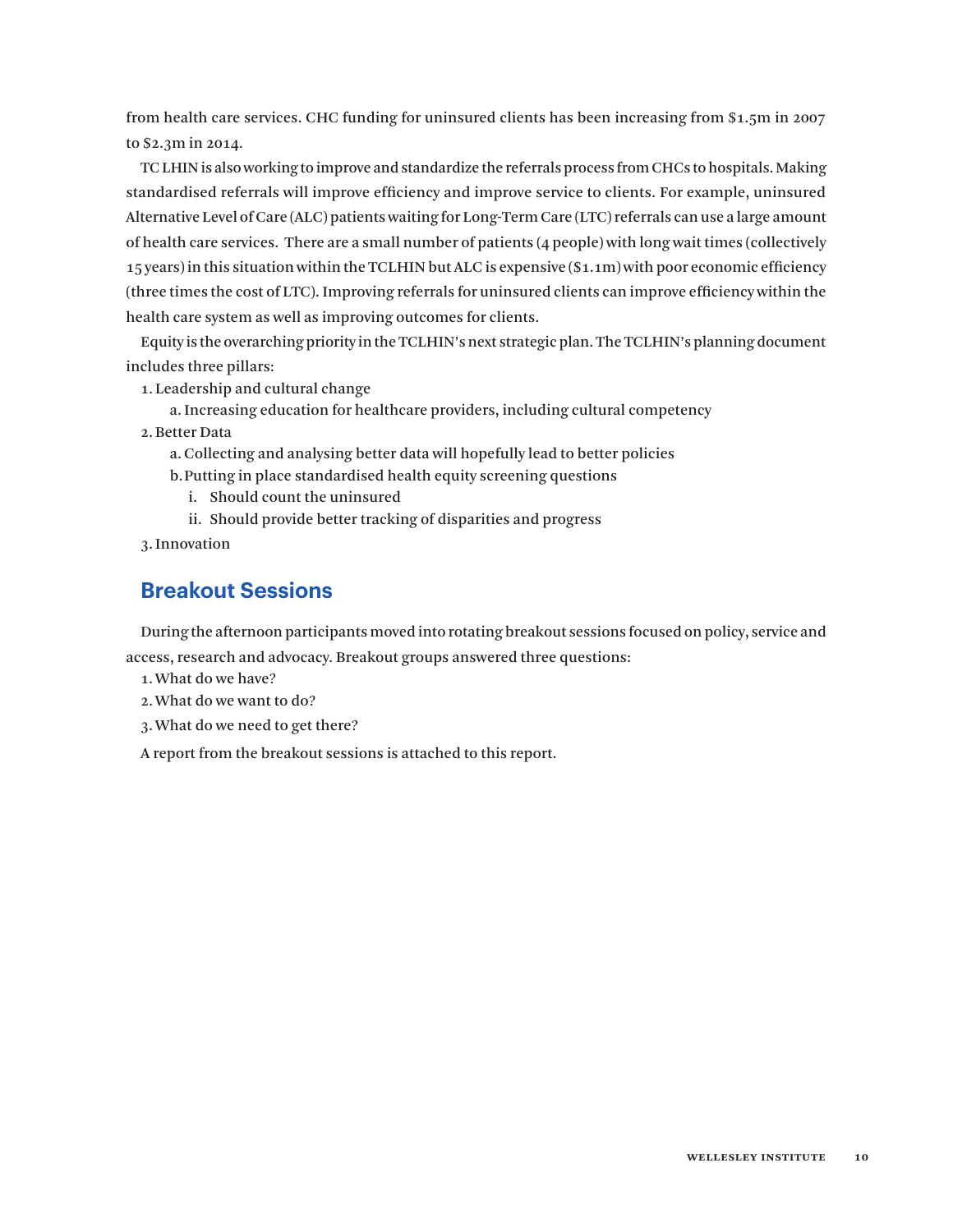## **Summary of the Symposium**

## **Steve Barnes, Director of Policy, Wellesley Institute and Chair of the Health Network for Uninsured Clients**

Steve Barnes closed the symposium with a summary of the day's presentations and key points from the breakout sessions.

- 1.We have a right to health
- 2.If we have a right to health, we all have a right to health
	- This is out vision. A Toronto, Ontario and Canada in which everyone has the right to health.
	- This includes the social determinants of health
	- We need use universal framing
- 3.To get there we need systems-level change
	- Right now people fall between systems.
	- We need to think about how our systems are used and where we need corrections.
	- We have a democratic deficit we need to appeal to Canadians, not just to decision makers
- 4.We have the beginnings of systems change with a new federal government
	- Open to evidence, willing to talk. They need OUR evidence.
	- Prepared to be active, e.g. Health Accord & IFH
	- Mandate letter for Minister of Health focuses on improving efficiency and outcomes. This is an opening for our movement.
- 5.But we still need work-around solutions
	- At the government level
		- \* Sanctuary City: secret shopper, implementation challenges
	- At the service provider level
		- \* Midwives saw an inequity and put their money where their mouth is
		- \* Providers have an important role in pushing system change
		- \* Signage at clinics and hospitals that tell people their rights to access care
- 6.There are some concrete things that we need to realize our vision
	- Regularization of status and immigration policy reform
	- End OHIP three month wait
	- OHIP for all
	- IFH restoration
	- Ontario-wide access without fear policy
	- Elimination of hospital facility fees
- 7.How we need to do it
	- With lived experience front and centre
	- Using a lens that allows us to respond differently to different needs: gender, racialization, LGTBQ
	- With new partners and old
	- Research on outcomes and access. This can be scoping reviews we know enough to get going
	- By respecting cultural practices
	- Using a hub for information sharing: like the Homeless Hub
	- Training for front-line staff
	- Training for planners and policy staff